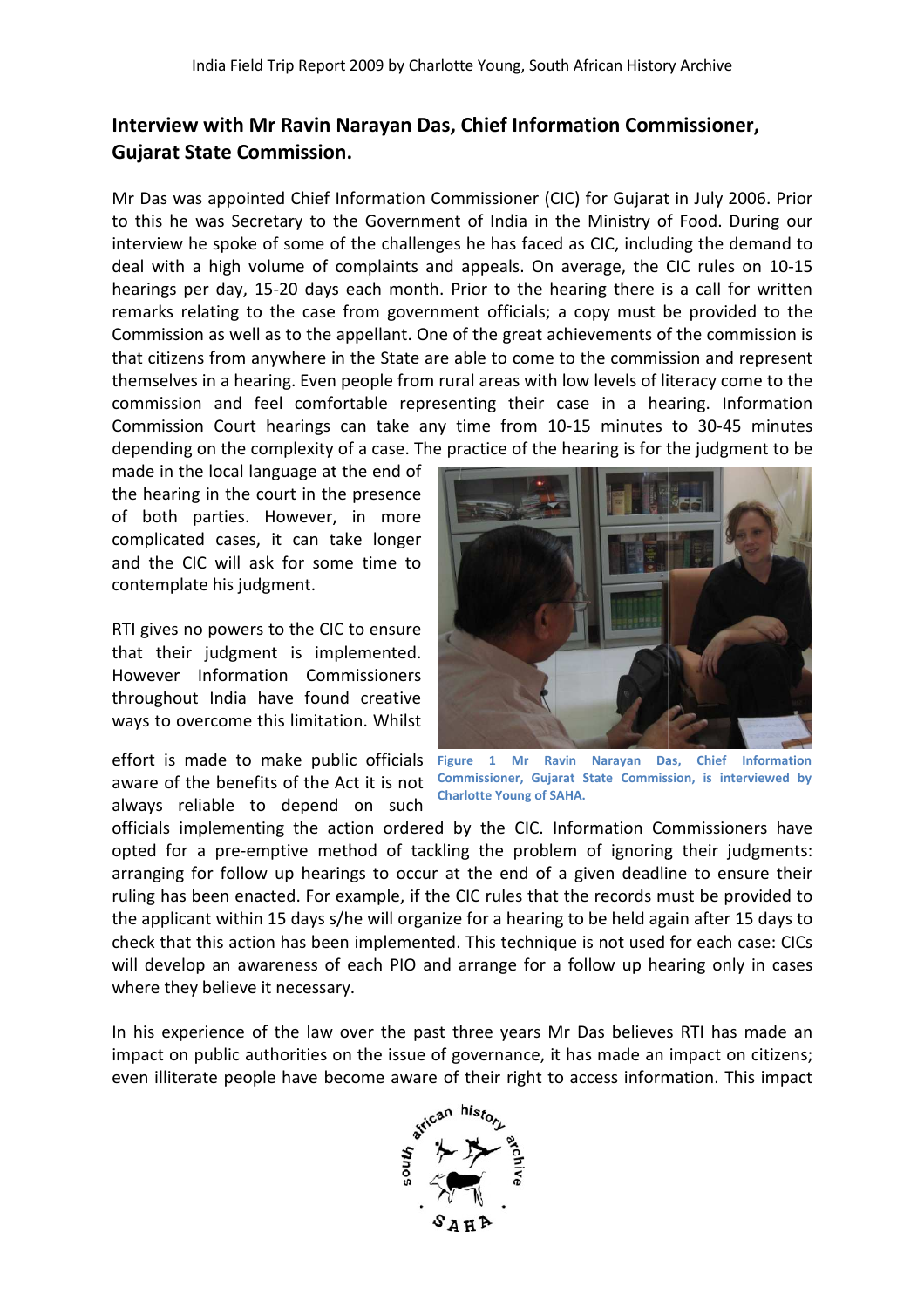itself has made public authorities cooperative to ensure that the basic objectives of the Act are fulfilled. It is Mr Das's general perception that government officials are taking the Act and their job in relation to the Act seriously. Mr Das believes it is important to give the Act a fare trial: to allow powers to be fully employed prior to considering amendments. An independent survey and review may then offer suggestions for amendments to the Act.

Nonetheless a very real challenge that persists is the inability of Information Commissioners to ensure fines they impose on public officials are paid. There are however provisions for fines to be deducted from officials' monthly salary: there is a seemingly legitimate accusation from civil society that IC's are not imposing fines as they should be. ICs are viewed in many cases to be too lenient on public officials in view of their former role as bureaucrats within public bodies. When this issue was presented to Mr Das

Structurally the CIC has no superior authority to report to as the commission is an independent body. The government gives the commission a budget with which to carry out its mandate annually. However, there is a requirement for each commission to provide an



**Figure 2 Mr Ravin Narayan Das, Chief Information Commissioner, Gujarat State Commission.**

annual report detailing the number of cases they have dealt with etcetera. The Report is then given to the assembly and is then made public. Gujarat's CIC however has not produced an Annual Report due to the fact that he is the only information commissioner for the entire state and has not had time to produce one. His priority has been to deal with the backlog of cases rather than produce an Annual Report. real challenge that persists is the inability of information Commissioners<br>
rate from officials are paid. There are however provisions for<br>
rate are however provisions for<br>
rate are not imposing fines as they should be. IC

Organized civil society has an essential role to play in terms of effective implementation of RTI. The high volume of cases with which he must deal with as CIC are reflective of much of the successful

All hearings are held centrally in Ahmadabad. As there is only one Information Commissioner it would be impractical for him to take all his staff, and spend time and money travelling throughout the State. It is far more practical for all hearings to be held centrally and

for applicants and respondents to travel to the court. Should more information commissioners be appointed travel of the commission throughout the region will becom possibility.

One of the strengths of having the commission is empowering citizens and allowing them to feel a sense of fulfilment: that they are being listened to.